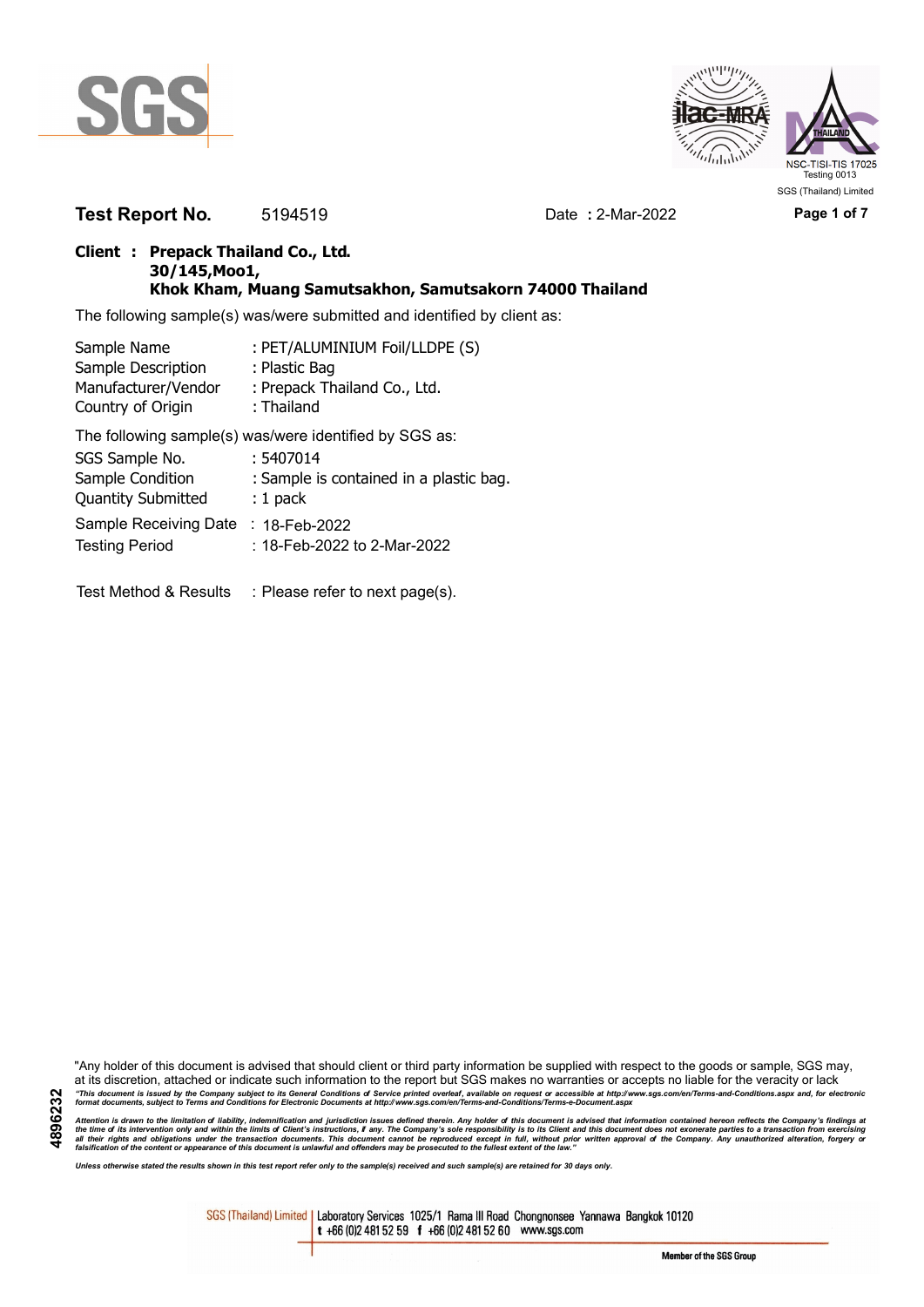



# **Test Report No.** 5194519 Date **:** 2-Mar-2022 **Page 2 of 7**

#### **Test Requested & Result Summary**

Test Requested : Please refer to the result summary (Test parameter(s) was/were selected by client).

Result Summary:

| Conclusion  |
|-------------|
|             |
|             |
|             |
| <b>PASS</b> |
| <b>PASS</b> |
| <b>PASS</b> |
| <b>PASS</b> |
| <b>PASS</b> |
| <b>PASS</b> |
|             |
|             |
| See result  |
| See result  |
|             |

#### Remark:

1.Test results in this report are applicable for the item tested and reflects the tested sample as received. 2.The decision rules based on simple acceptance which the probability of false accept may be as high as 50% in case the results is exactly on the tolerance limit.

#### **Signed for and on behalf of SGS (Thailand) Limited**

**Rutchuporn Moungsom Laboratory manager - Hardgood**

"Any holder of this document is advised that should client or third party information be supplied with respect to the goods or sample, SGS may, at its discretion, attached or indicate such information to the report but SGS makes no warranties or accepts no liable for the veracity or lack "This document is issued by the Company subject to its General Conditions of Service printed overleaf, available on request or accessible at http://www.sgs.com/en/Terms-and-Conditions.aspx and, for electronic<br>format docume

Attention is drawn to the limitation of liability, indemnification and jurisdiction issues defined therein. Any holder of this document is advised that information contained hereon reflects the Company's findings at<br>all th

*Unless otherwise stated the results shown in this test report refer only to the sample(s) received and such sample(s) are retained for 30 days only.*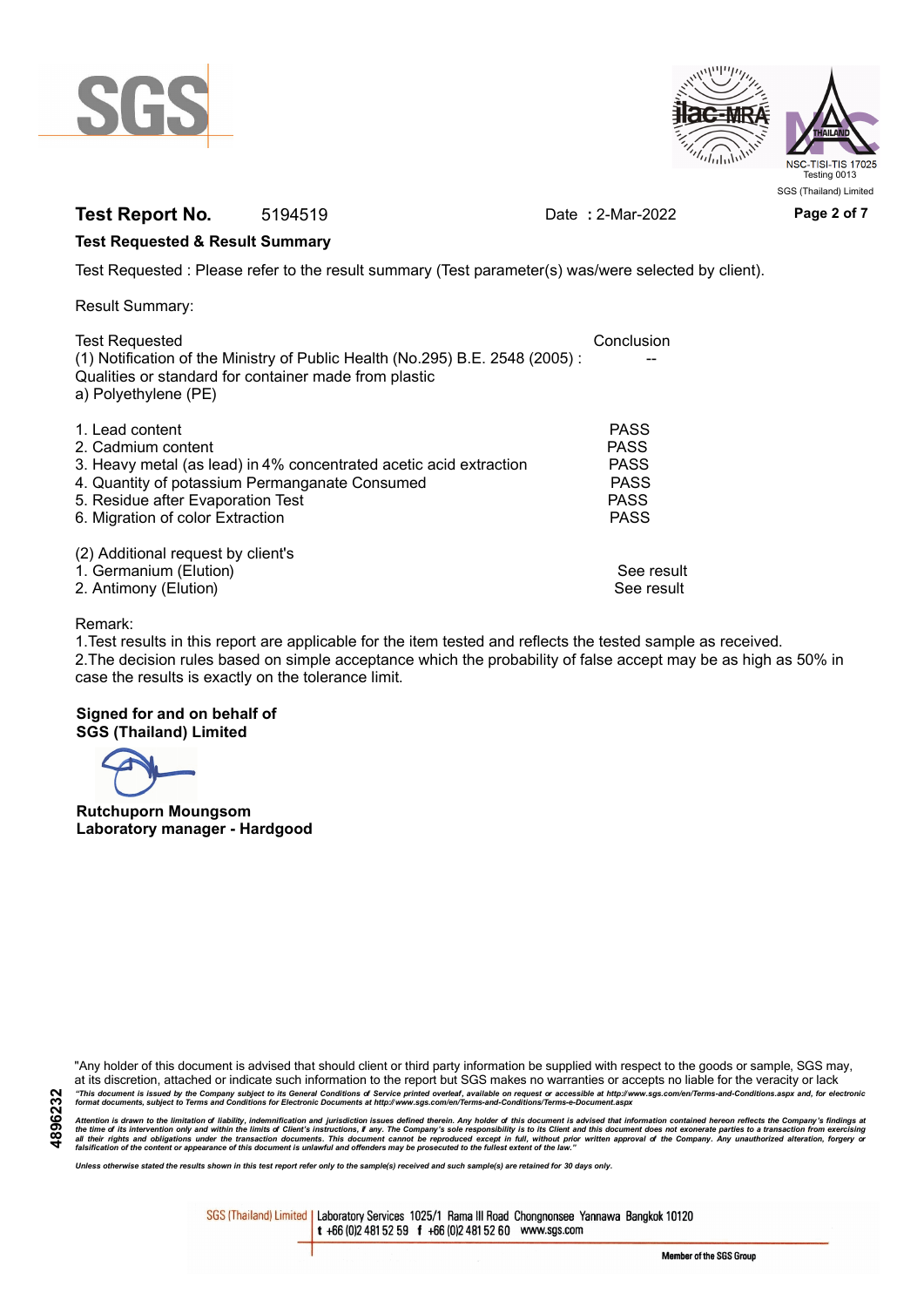



# **Test Report No.** 5194519 Date **:** 2-Mar-2022 **Page 3 of 7**

**TEST RESULTS**

**(1) Notification of the Ministry of Public Health (No.295) B.E. 2548 (2005) : Qualities or standard for container made from plastic.**

#### **a) Polyethylene (PE)**

#### **Qualities and standard of plastic**

Method : With reference to TIS 656: 2556. Analysis was performed by ICP-OES.

| <b>Details</b>     | Result (1)<br>(mg/kg) | <b>Limit of Quantitative</b><br>(mg/kg) | <b>Permissible Limit</b><br>(mg/kg) |
|--------------------|-----------------------|-----------------------------------------|-------------------------------------|
| Lead content***    | ≤>                    | 2.0                                     | 100                                 |
| Cadmium content*** | ∠>                    | 2.0                                     | 100                                 |

Sample Description :

1. Aluminium foil/clear plastic bag with multicolor printed

Note :

1. mg/kg = milligram per kilogram

 $2. <$  = Less than

"Any holder of this document is advised that should client or third party information be supplied with respect to the goods or sample, SGS may, at its discretion, attached or indicate such information to the report but SGS makes no warranties or accepts no liable for the veracity or lack "This document is issued by the Company subject to its General Conditions of Service printed overleaf, available on request or accessible at http://www.sgs.com/en/Terms-and-Conditions.aspx and, for electronic<br>format docume

Attention is drawn to the limitation of liability, indemnification and jurisdiction issues defined therein. Any holder of this document is advised that information contained hereon reflects the Company's findings at<br>all th

*Unless otherwise stated the results shown in this test report refer only to the sample(s) received and such sample(s) are retained for 30 days only.*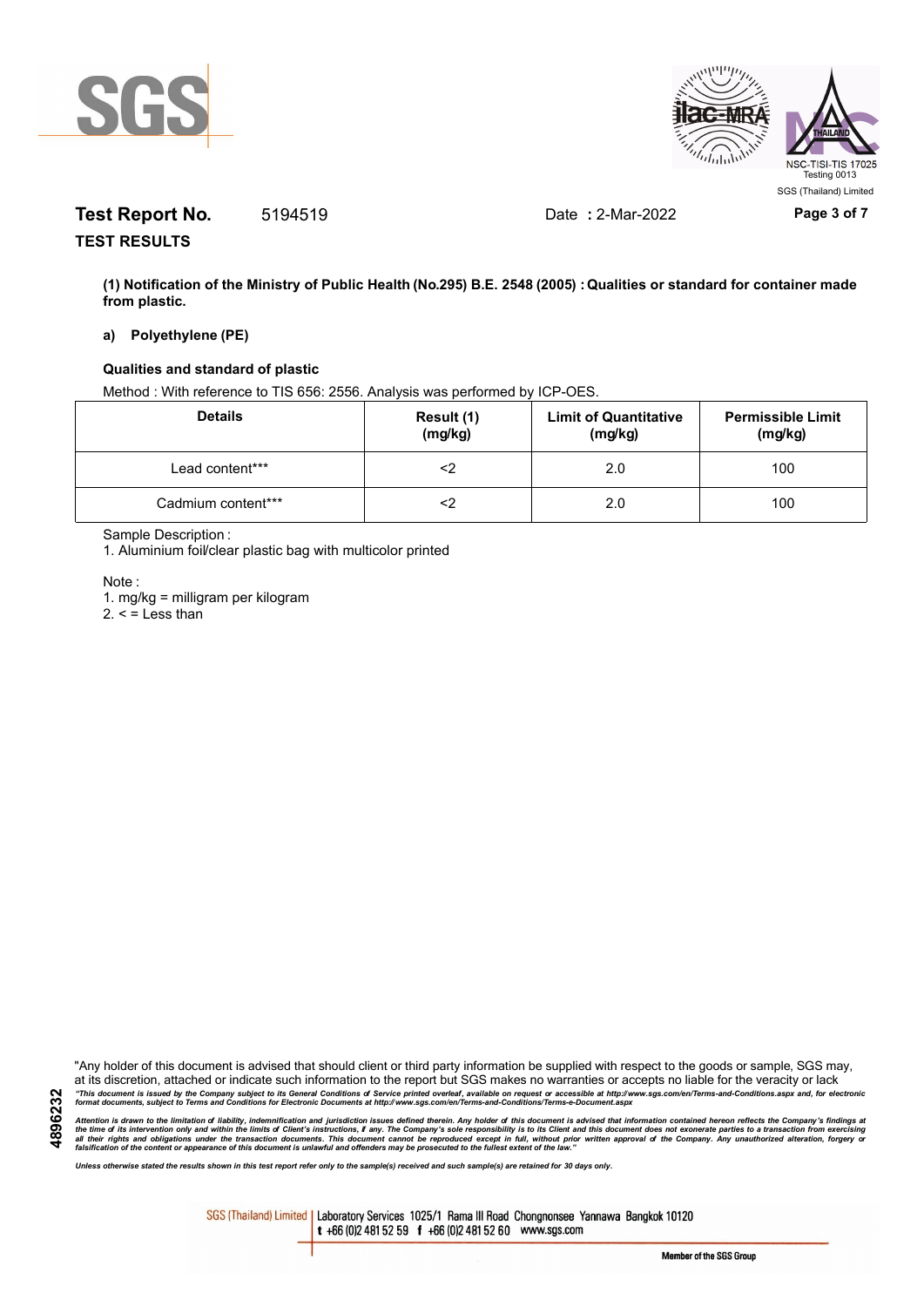



### **Test Report No.** 5194519 Date **:** 2-Mar-2022 **Page 4 of 7**

#### **TEST RESULTS**

#### **Qualities and standard of dissemination**

Method : With reference to TIS 656: 2556.

| <b>Details</b>                                                                      | Test Condition <sup>^</sup>                | Result (1)<br>(mg/dm3) | Limit of Quantitative<br>(mg/dm3) | <b>Permissible Limit</b><br>(mg/dm3) |
|-------------------------------------------------------------------------------------|--------------------------------------------|------------------------|-----------------------------------|--------------------------------------|
| Heavy metal (calculated as lead) in<br>4% concentrated acetic acid<br>extraction*** | 30 minute at<br>60 degree C                | $<$ 1                  |                                   |                                      |
| Potassium permanganate used for<br>reaction in water extraction***                  | 30 minute at<br>60 degree C                | $<$ 1                  | 1.0                               | 10                                   |
| Residue substances which is<br>evaporate in water***                                | 30 minute at<br>60 degree C                | $3$                    | 3.0                               | 30                                   |
| Residue substances which is<br>evaporate in 4% concentrated acetic<br>acid***       | 30 minute at<br>60 degree C                | <3                     | 3.0                               | 30                                   |
| Residue substances which is<br>evaporate in 20% concentrated<br>alcohol***          | 30 minute at<br>60 degree C                | $<$ 3                  | 3.0                               | 30                                   |
| Residue substances from volatile<br>matters in normal heptane***                    | Room temperature<br>(1 hr. at 25 degree C) | $3$                    | 3.0                               | 150                                  |

Sample Description :

1. Aluminium foil / clear plastic bag with multicolor printed (inside)

Note :

1. mg/dm3 = milligram per cubic decimeter

2. Degree C = degree Celsius

 $3. <$  = Less than

Remark :

1.  $^{\circ}$  = In case of the use at temperature not higher than 100 degree Celsius

"Any holder of this document is advised that should client or third party information be supplied with respect to the goods or sample, SGS may, at its discretion, attached or indicate such information to the report but SGS makes no warranties or accepts no liable for the veracity or lack "This document is issued by the Company subject to its General Conditions of Service printed overleaf, available on request or accessible at http://www.sgs.com/en/Terms-and-Conditions.aspx and, for electronic<br>format docume

Attention is drawn to the limitation of liability, indemnification and jurisdiction issues defined therein. Any holder of this document is advised that information contained hereon reflects the Company's findings at<br>all th

*Unless otherwise stated the results shown in this test report refer only to the sample(s) received and such sample(s) are retained for 30 days only.*

SGS (Thailand) Limited | Laboratory Services 1025/1 Rama III Road Chongnonsee Yannawa Bangkok 10120 t +66 (0)2 481 52 59 f +66 (0)2 481 52 60 www.sgs.com

Member of the SGS Group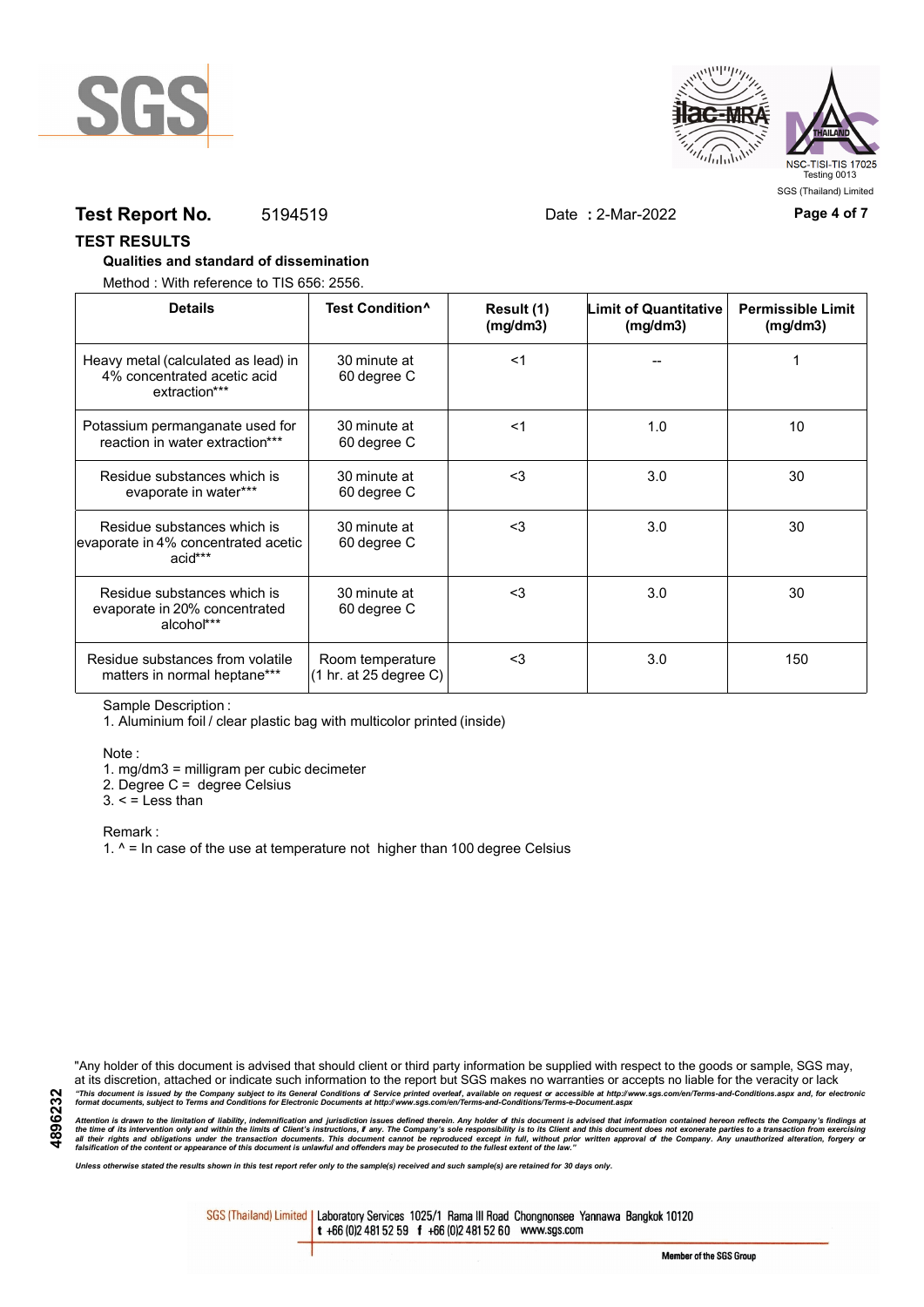



### **Test Report No.** 5194519 Date **:** 2-Mar-2022 **Page 5 of 7**

**TEST RESULTS**

#### **Qualities and standard of dissemination**

Test Method : With reference to TIS 655 -1 : 2553

| <b>Details</b>                         | Test Condition <sup>^</sup> | Result (1)               | <b>Permissible Limit</b> |
|----------------------------------------|-----------------------------|--------------------------|--------------------------|
| Migration of color extract by water*** | 30 minute at<br>60 degree C | Negative<br>(See Note 2) | Negative                 |
| Migration of color extract by          | 30 minute at                | Negative                 | <b>Negative</b>          |
| 4% concentrated acetic acid***         | 60 degree C                 | (See Note 2)             |                          |
| Migration of color extract by          | 30 minute at                | Negative                 | <b>Negative</b>          |
| 20% concentrated alcohol***            | 60 degree C                 | (See Note 2)             |                          |
| Migration of color extract by          | Room temperature            | Negative                 | Negative                 |
| normal heptanes***                     | (1 hr. at 25 degree C)      | (See Note 2)             |                          |

Sample Description :

1. Aluminium foil / clear plastic bag with multicolor printed (inside)

Note :

1. Degree C = degree Celsius

2. "Negative" mean it's not presence of color migration/ "Positive" mean it's presence of color migration

#### Remark :

1.  $^{\circ}$  = In case of the use at temperature not higher than 100 degree Celsius

"Any holder of this document is advised that should client or third party information be supplied with respect to the goods or sample, SGS may, at its discretion, attached or indicate such information to the report but SGS makes no warranties or accepts no liable for the veracity or lack "This document is issued by the Company subject to its General Conditions of Service printed overleaf, available on request or accessible at http://www.sgs.com/en/Terms-and-Conditions.aspx and, for electronic<br>format docume

Attention is drawn to the limitation of liability, indemnification and jurisdiction issues defined therein. Any holder of this document is advised that information contained hereon reflects the Company's findings at<br>all th

*Unless otherwise stated the results shown in this test report refer only to the sample(s) received and such sample(s) are retained for 30 days only.*

SGS (Thailand) Limited | Laboratory Services 1025/1 Rama III Road Chongnonsee Yannawa Bangkok 10120 t +66 (0)2 481 52 59 f +66 (0)2 481 52 60 www.sgs.com

**4896232**

Member of the SGS Group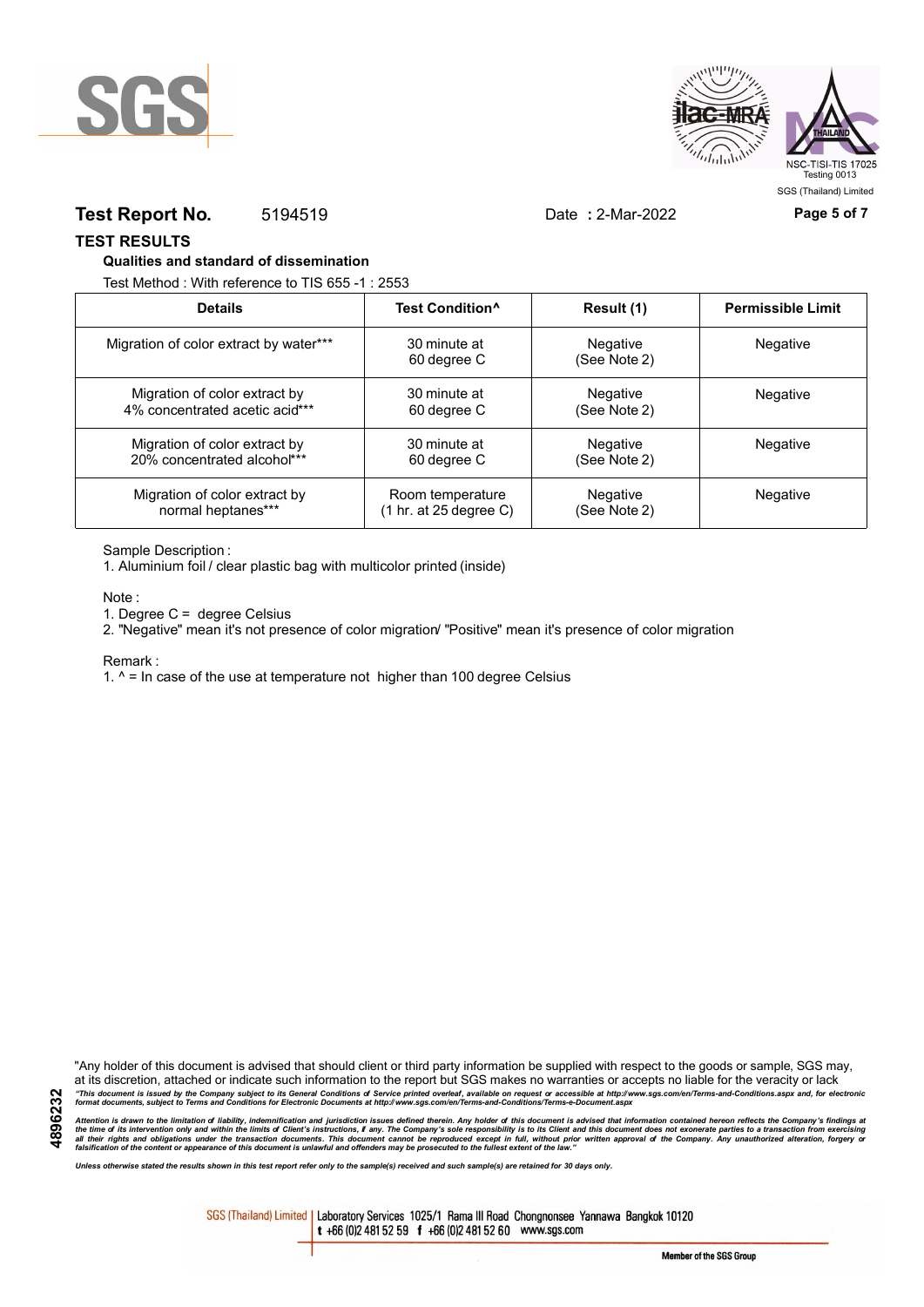



# **Test Report No.** 5194519 Date **:** 2-Mar-2022 **Page 6 of 7**

### **TEST RESULTS**

### **(2) Additional request by client's**

#### **Qualities and standard of dissemination**

Method : With reference to TIS 656: 2556

| <b>Details</b> | Test Condition <sup>^</sup> | Result (1)<br>(mg/dm3) | Limit of Quantitative   Permissible Limit#<br>(mg/dm3) | (mg/dm3) |
|----------------|-----------------------------|------------------------|--------------------------------------------------------|----------|
| Antimony**     | 30 minute at<br>60 degree C | < 0.02                 | 0.02                                                   | 0.05     |
| Germanium**    | 30 minute at<br>60 degree C | < 0.02                 | 0.02                                                   | 0.10     |

#### Sample Description :

1. Aluminium foil / clear plastic bag with multicolor printed (inside)

Note :

1. mg/dm3 = milligram per cubic decimeter

2. Degree C = degree Celsius

 $3. <$  = Less than

#### Remark :

1.  $^{\circ}$  = In case of the use at temperature not higher than 100 degree Celsius.

2.# = Permissible limit is quoted from Notification of the Ministry of Public Health (No.295) B.E. 2548 (2005) :Qualities or standard for container made from plastic,Polyethylene terephtalate (PET).

3. Test condition & simulant were specified by client.

Remark:

1.The test item(s) marked \*\* on test report is/are analyzed at SGS (Thailand) Limited, address: 41/16-20 and 41/23 Soi Rama III 59, Rama III road, Chongnonsee, Yannawa, Bangkok but not included in the NSC-ONSC accreditation scope. 2.The test item(s) marked \*\*\* on test report is/are analyzed at SGS (Thailand) Limited, address: 41/16-20 and 41/23 Soi Rama III 59, Rama III road, Chongnonsee, Yannawa, Bangkok.

**4896232**

"Any holder of this document is advised that should client or third party information be supplied with respect to the goods or sample, SGS may, at its discretion, attached or indicate such information to the report but SGS makes no warranties or accepts no liable for the veracity or lack "This document is issued by the Company subject to its General Conditions of Service printed overleaf, available on request or accessible at http://www.sgs.com/en/Terms-and-Conditions.aspx and, for electronic<br>format docume

Attention is drawn to the limitation of liability, indemnification and jurisdiction issues defined therein. Any holder of this document is advised that information contained hereon reflects the Company's findings at<br>all th

*Unless otherwise stated the results shown in this test report refer only to the sample(s) received and such sample(s) are retained for 30 days only.*